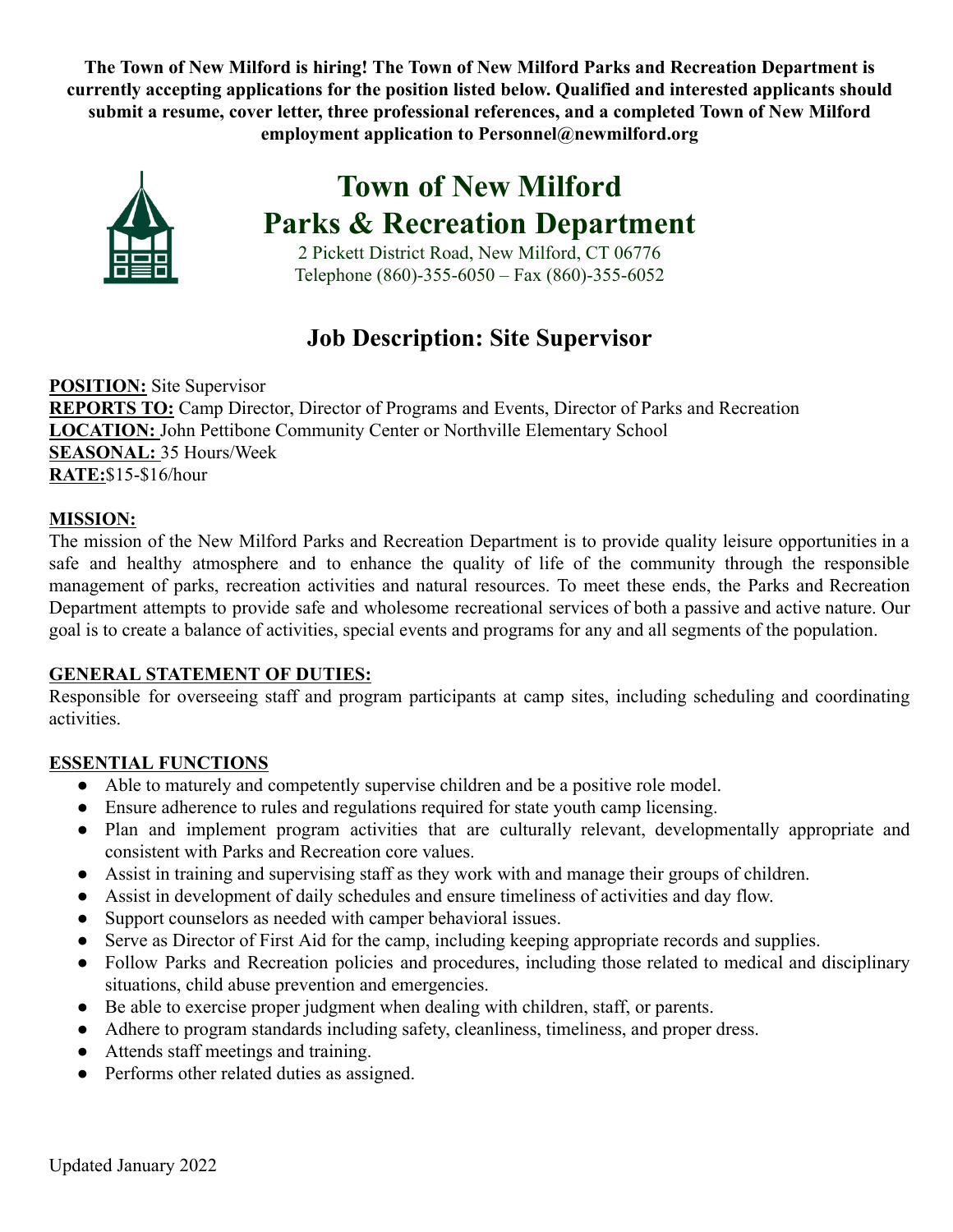#### **PHYSICAL REQUIREMENTS:**

Must be able to:

- Actively run, jump, swim, and lift a minimum of 1/3 their own body weight.
- Frequently bend, twist, crouch, squat, kneel, climb stairs and flex and rotate head and neck.
- Occasionally crawl, push, pull, reach and lift above shoulders.
- Occasionally work on uneven ground and slippery surfaces.
- Use hands in repetitive motion, grasping and fine manipulation of both right and left hands.
- Withstanding constant and repeated exposure to nature's elements: rain, sun, wind, cold and heat.

#### **MINIMUM QUALIFICATIONS:**

Knowledge, skills, abilities; ability to provide leadership and act as a positive role model to youth. Must possess good written and oral communication skills. Organizational and record keeping skills are also necessary. Must be willing to work flexible hours. Certified in First Aid and CPR.

#### **EDUCATION, TRAINING AND EXPERIENCE:**

High School Diploma with a minimum of two years' experience as a counselor in a camp setting.

#### **PRE-CAMP**

- Attend pre-camp planning meetings to develop program goals, activities, schedules, etc
- To attend all staff training days
- Help in promoting summer camp at various pre-camp events if possible.

#### **IN-CAMP**

- In-Camp
- Arrive at camp by 7:30 a.m. and stay until 3:30 p.m. or until buses have cleared.
- Assist with and or lead staff meetings as needed.
- Supervise planned activities with a focus on daily schedules and day flow.
- Supervise Leadership staff and Counselors.
- Manage daily attendance and report to Directors. Provide follow up with absent campers.
- Assist in camp wide activities, rainy day activities, field trip activities, opening/closing activities.
- Support Unit Directors as needed with camper behavioral issues.
- Assist with First Aid, Medical Issues as needed.
- Plan and implement activities focused on camper, staff, and camp morale.
- Maintain inventory of camp supplies and report needs to the Camp Director.
- Maintain highest safety standards at all times, with a focus on risk management.
- Maintain rules as required by State license and assume role in camp emergency procedures.
- Supervise and work with staff as they build their group management and leadership skills and participate in staff evaluations.
- Organize and attend Family Nights
- Be responsible for communicating to the Camp Director/Unit Director any conflict situations with children, staff, and/or families.
- Keep all areas used clean, maintained and suitable for use by staff, campers and families.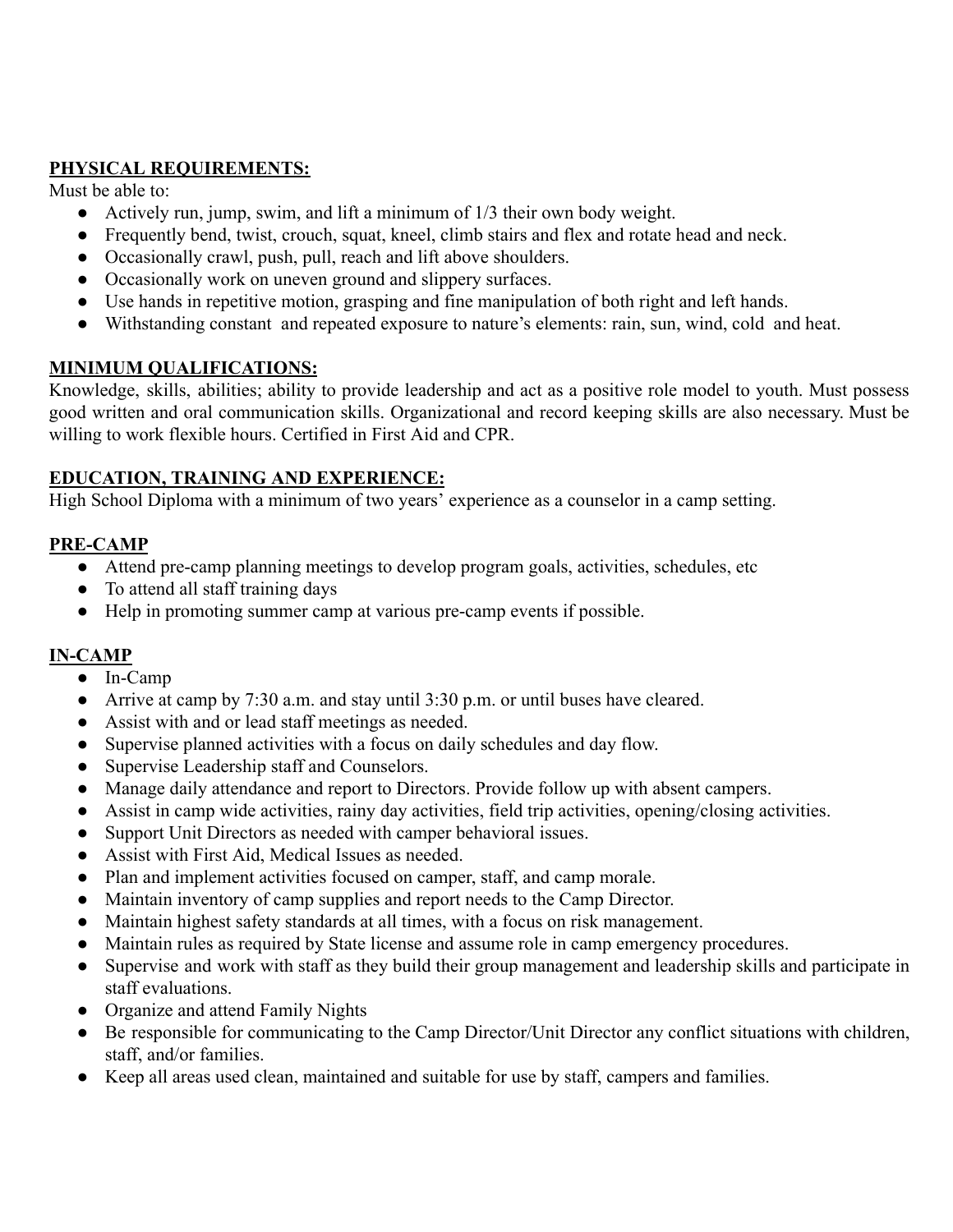- To act in a manner that promotes the core values and Parks and Rec Mission.
- All other duties assigned.

#### **AGREEMENT BETWEEN CAMP STAFF AND CAMP DIRECTOR:**

- We understand and mutually accept the job description listed above which represents our agreement to the job to be performed. We understand that all staff agreements may be terminated should circumstances make the operation of Parks and Recreation Camp impossible or should enrollment not equal expectations.
- My paperwork for payroll must be turned in by the first day of camp training. This is necessary in order to process the first payroll checks on time. Staff may not begin working without all of the required completed paperwork and two forms of government issued ID. A Statement of Age (Working Papers) is needed for anyone under the age of 18.
- We understand that camp staff are to abstain from drinking alcoholic beverages and smoking while on duty for the duration of theParks and Recreation camp season. Usage will result in immediate dismissal.
- I give permission for Parks and Recreation to secure medical treatment for me in case of an emergency.

This description lists only those job duties necessary for salary evaluation and does not include each and every job requirement.

The Town of New Milford is an Equal Opportunity Employer.

Camp Counselor Date

Camp Director Date